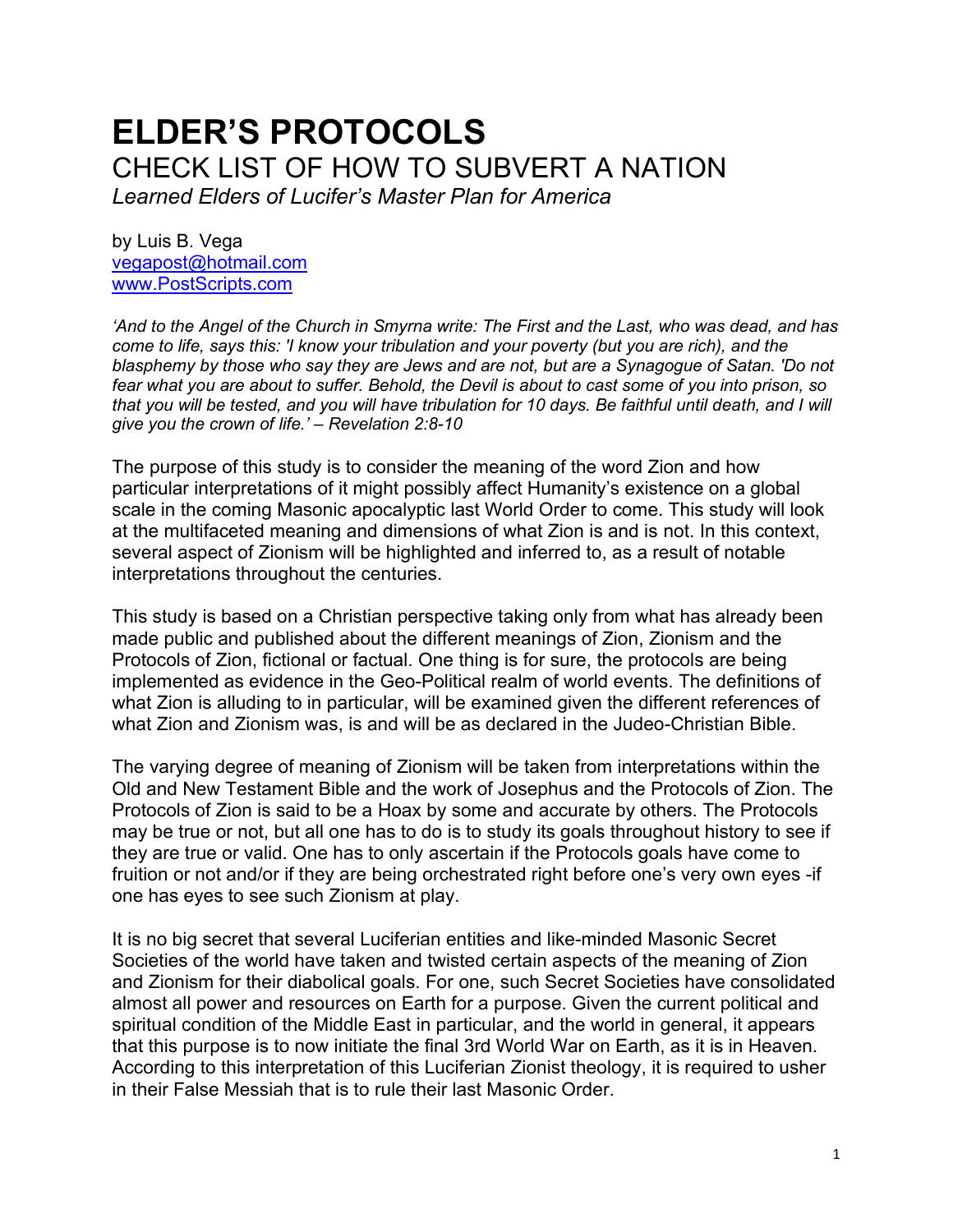#### **Contest over Zion**

According to the Bible, the Masonic false Messiah or AntiChrist will come out of the great ensuing chaos that will bring about the New World Order for him to rule over. This great World War will culminate in the Earthly Zion for Lucifer, which is Jerusalem in Israel. This study will thus examine the coming World War 3. Perhaps this future World War, that may usher in this Luciferian Zionist New World Order, might be based on a past mathematical pattern or principle. Given this mathematical premise, perhaps the prior World Wars have been planned and synchronized mathematically and converge at a specified time, prophetic even.

This study suggests that this coming orchestrated World War 3 will coincide with the Jubilee Year. Mathematics and sacred geometry is used to describe to certain degrees the Zion in the Bible. For example, the Bible gives us the direction and measurements of the Zion that is the New Jerusalem to come down in the book of Revelation. The Bible states that the Earthly Zion of Jerusalem in Israel also mirrors the celestial Zion, to a certain degree even in geometry throughout its topography and layout. Without a doubt the Masonic Illuminati and the occult have taken over certain aspects of the identity and meaning of the True Zion of YHVH.

What is the issue of having the Masons usurp the name of Zion? For one, the Bible declares that YHVH placed His very Name in Zion, so it is Holy. The city and word Zion represent all that GOD is; His authority, reputation, character, etc. It is to be a City set on a Hill as the True Zion of YHVH is, 'on the Mountain of the LORD on the Sides of the North'. The City or the Heavenly true Zion is described to be like a 'burning torch'. Interestingly, the description bears resemblance to Lucifer's name, the 'light-bearer' or torch. He falsely portrays himself as Prometheus who gave his 'burning torch' of illumination and wisdom to mankind in anticipation of it.

As a token of this brilliance, Lucifer bestowed so called 'light' or illumination to help a fallen Human Race become 'god' in his version of Zion. To the Masonic secret societies, Illuminati, occult, etc., Lucifer is thus worshiped as the Supreme Light Being. The quest of Lucifer and the Masons, for example is to replace GOD's Zion with Lucifer's counterfeit Zion, if not in Heaven itself, then on Earth. It is Lucifer who wants Zion for his glory, not for Jesus Christ's glory. It is Lucifer that wants to overthrow the true Zion of YHVH and create it after his own likeness due to his lust and pride.

These Luciferians see Jesus Christ as being the evil one -hindering the godhood of Humanity and seek justice for their Master Lucifer because he was expelled from GOD's Zion. Since Genesis 1, Lucifer has taken this conflict over Zion to Humanity since the Garden of Eden. As this Angelic War has raged on, the human race has now also been involved in this celestial conflict for Zion. It was Lucifer who convinced Adam and Eve of his version of Zion where one could be 'like God' etc. Because of this lust and pride for absolute power and knowledge, Lucifer's notion of Zion has been both now the aspiration of, not only Lucifer himself but of a fallen Humanity and the Masons in particular.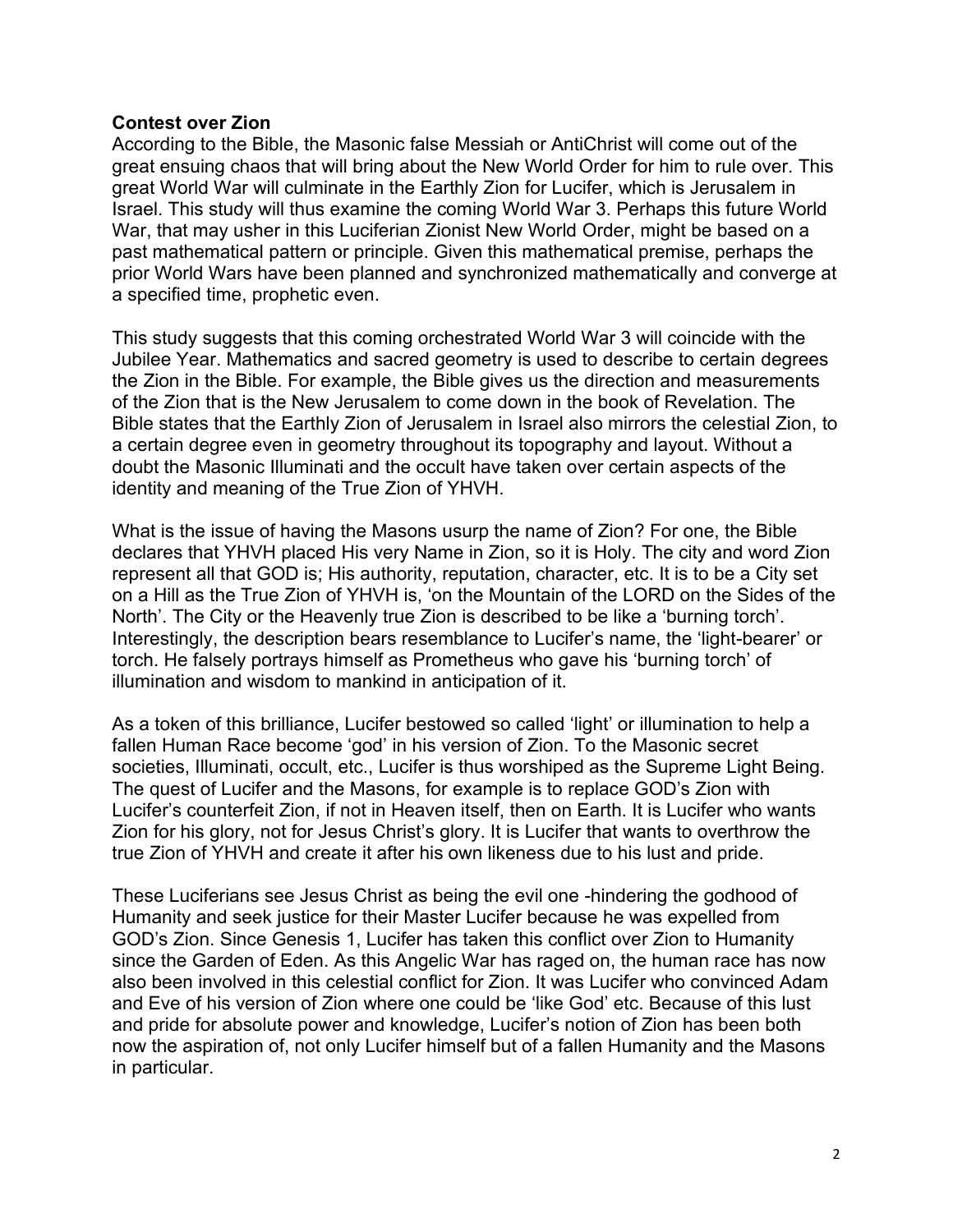#### **Which Zion?**

This 'choice' was presented and sold to Humanity then and now. It was done through deception and a lie, since Lucifer is the Father of Lies according to Jesus Christ. The Bible states that Lucifer persuaded Humanity that it is he that bestows this celestial Zionist domain to humanity. It is a counterfeit as Christ Jesus has promised Zion, which is the New Jerusalem to His Followers in the coming evil Masonic Age. As Albert Pike stated in their Dogma Protocols, the coming New Age will be infused with the 'Pure Religion of Lucifer' that all will adhere to. It is designed to replace the Judeo-Christian Gospel. It is Lucifer that has used and uses Humanity against the LORD to help obtain and establish his version of Zion on Earth.

This promise of Zion by Lucifer to his followers has come with delegated Satanic power at the highest levels in all human institutions; this power is used both for good and/or evil. Humanity has gone down the same path as Lucifer seeking lust and power, but those that follow and bow the knee to Lucifer are deceived. They do not realize that they are just being used as means to an end. The inevitable aim of Lucifer is to totally deface and eradicate the whole creation of mankind. To this aim has Lucifer strived to eradicate Humanity off the face of the Earth and especially YHVH's People since the creation of mankind, the Jewish race in general and Followers of Jesus Christ specifically.

One reason is that Lucifer detests mankind and is jealous of Humanity and seeks to destroy it because of what Zion represents. For one, the Sovereign LORD chose Humanity to die for and redeem through GOD the SON on the cross. Christ did not choose to become a man with flesh and blood do this for Lucifer or his Fallen Angels as the book of Hebrews states. Another reason Lucifer detests Humanity is that they are made in GOD's image with beauty, a soul and free will with a body that is in some mysterious way is patterned like that of the Creator, although the Bible clearly states that GOD is Spirit.

The Bible even declares that in the end, the Redeemed of the LORD will even be judging Lucifer's Fallen Angels that rebelled with him and will be taking their positions of power alongside Christ Jesus to rule the coming Age. A Heavenly Conflict in the true Zion occurred in Heaven in Eternity Past according to the Biblical narrative of several books of the Bible. A Luciferian Rebellion against the Holy and Sovereign LORD of Zion as described in the Old and New Testament happened. For all intents and purposes, Heaven or Zion has been and is in a state of war ever since. This Angelic Rebellion was led by Halliel (Hillel), AKA Lucifer. The name Lucifer is where the root word 'hallelujah' or praise is obtained from.

His name also means the Light Bearer that describes Zion in appearance – like a light or lamp set above a table or a city on a hill. There is now a totally opposite meaning ascribed to the word and meaning of Zion thanks to Lucifer wanting to re-define it because of his Rebellion in the Heavenly Zion. He has misinterpreted and distorted what Zion or Zionism really is. This Celestial War for Zion by Lucifer and his followers against the true Christ from Zion has reverberated right down to the political and cultural Earthly battles for Humanity's soul.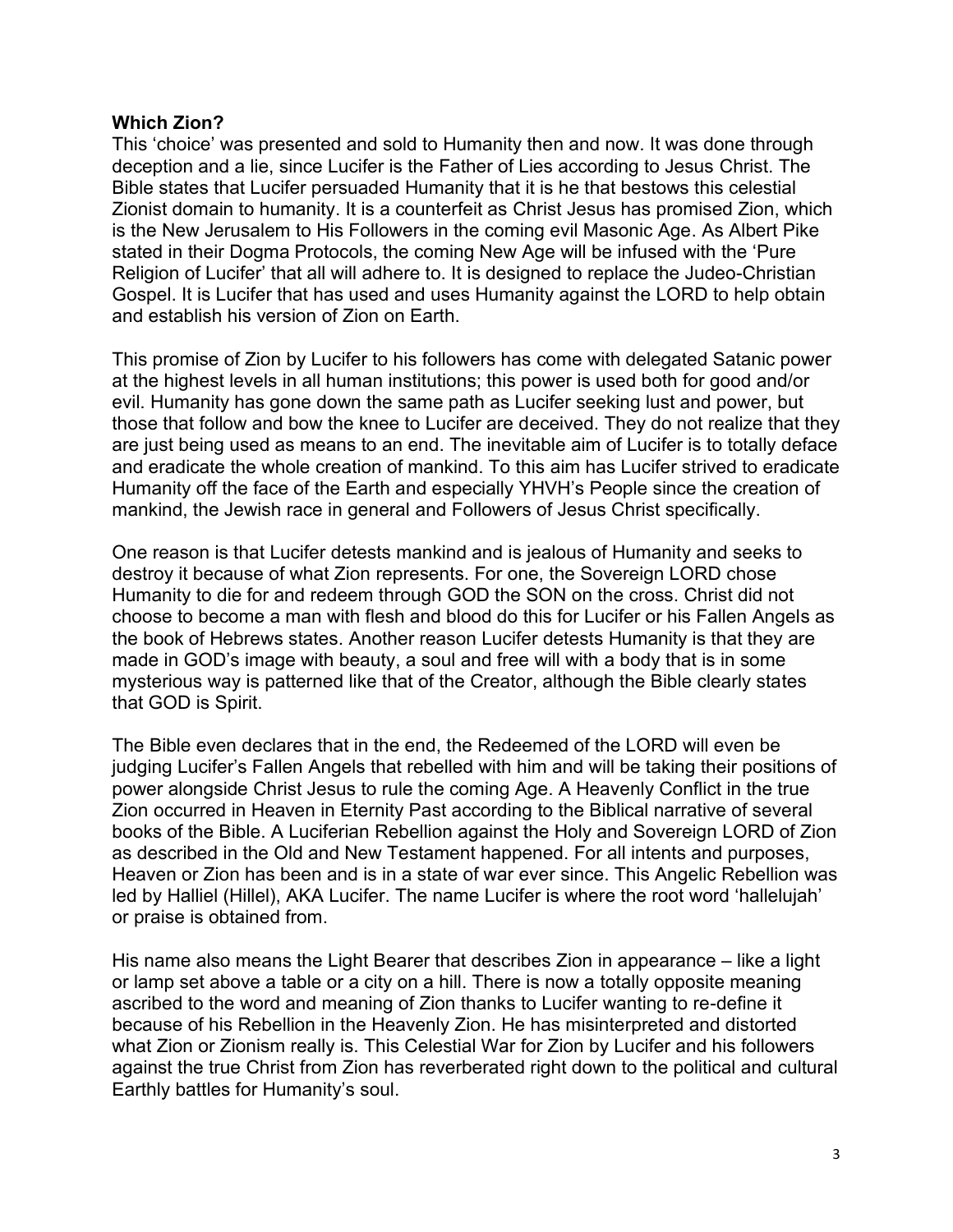#### **Celestial Rebellion**

To this end, Lucifer is still convincing many of Humanity in each successive generation of this re-definition of Zion. He is using the same false promises that an eventual victory over the True Zion of YHVH can be obtained. The final showdown will culminate in the Battle of Armageddon near the geographical Gates of Zion in the Middle East, i.e., Jerusalem, Israel. There will be one last attempt to assault the Celestial Zion by Lucifer before this final Battle of Armageddon. According to the Bible, Lucifer's attempt will be thwarted by Michael and his Angels, before Lucifer and his minions will be permanently cast down to Earth during some point in the coming Tribulation spoken of by the Prophet Daniel.

This 'casting down' is when Satan and his minions will be thrown to Earth from the Heavenlies. At this point, Lucifer will never again to have judicial access before the LORD to accuse the Brethren. Astonishingly, Lucifer is bound for a 1000 years during the Millennial Reign of Christ Jesus on Earth. Lucifer is not yet cast into the Lake of Fire. At the end of the 1000 years, Lucifer is let loose. What does he do? He still amasses an Army that will join him in the last attempt to take over Zion, which at this point is about to literally merge from Heaven. In the Description of the New Jerusalem, Zion as the City of GOD, the Bride will come down and be superimposed over the Earthly Zion as the LORD makes a New Heaven and a New Earth.

It will be at this time that finally Lucifer's purpose has been served and is cast into the Lake of Fire for all Eternity. Many Biblical Scholars believe that the expulsion of Lucifer from the Heavenly Zion will coincide when the Tribulation Period's 1260 day-count is met somewhere within the time-span of the Tribulation that is to come on Earth. The point is that is Angelic Conflict against the True Zion of YHVH in Heaven is about to now be involving mankind directly by way of the Middle East where the Earthly Zion is, i.e., Jerusalem. The world is currently witnessing this build-up to this event as the whole of the Mediterranean, the Realm of the Beast is on edge with economies collapsing, civil unrest, the radicalization of Islam and persecution and slaughter of Christians. Downward Trajectory of Lucifer

What does this build-up look like? It will involve a build-up that will lead to the Psalm 83 War and the nuclear destruction of Damascus as portrayed in Isaiah 17 as some interpret Scriptures. This 3rd World War will lead to the Gog-Magog War and eventually lead to the Battle of Armageddon at Christ's physical return to Earth at the end of the Tribulation whenever that is. Some Biblical scholars have delineated Satan's 'casting down' in stages that mirror and compliment the 5 'I Wills' that Lucifer declared against the Sovereign LORD of Zion as disclosed in the Old Testament. In the book of Revelation, the culminating battle for Zion on Earth occurs at the Valley of Megiddo. Not only will the Angels choose sides but so will Humanity. On one hand the vision given to the Jewish Apostle John testifies of Christ Jesus coming down from the Heavenly Zion. Along with Jesus will be His 'Warrior Bride', His Redeemed is as an Army of Clouds to help save Zion on Earth. According to the Old and New Testament, Lucifer is cast down is in a downward progression as follows.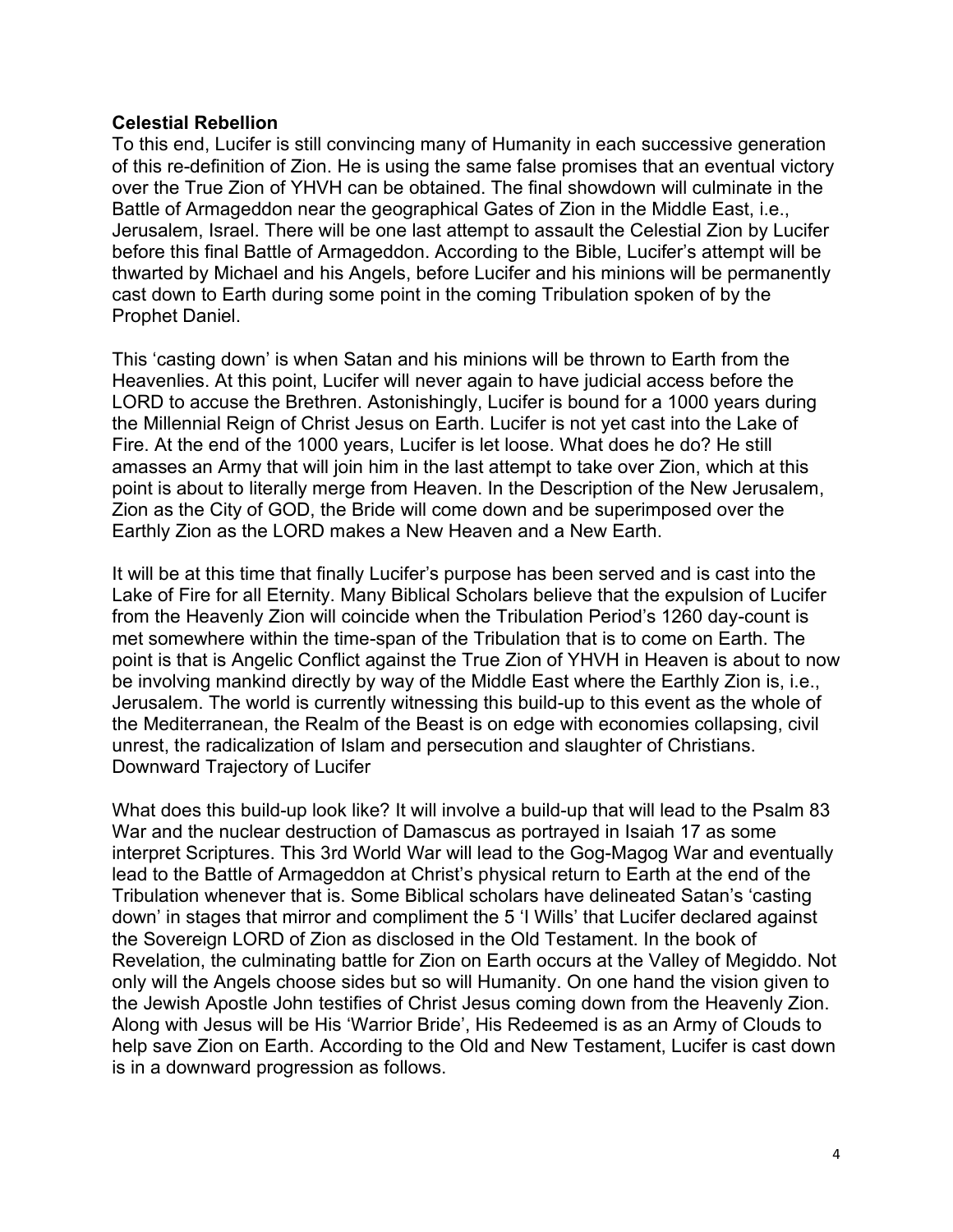*1. From Heaven itself, the Throne Room of the LORD or Zion to the Heavenlies.*

*2. From the Heavenlies, the Cosmos or Planetary realm also referred to the 'Heavenlies' or atmosphere above Earth, the air.*

*3. From the Powers and Principalities of the Air of the atmosphere to the Earth.*

*4. From the Earth to the inner part of the Earth such as Tartarus, Hades i.e., the Pit to be bound for 1000 years during the Millennium.*

*5. From the Pit to the Lake of Fire that burns forever for all Eternity.*

These 'Clouds' are seen as the Redeemed of the LORD that were raptured and are following Christ on a White Horse to engage in the Battle of Armageddon. These are those that metaphorically made their robes white with the Blood of the Lamb. This means they availed themselves of the free gift of salvation and forgiveness of sins paid for by the Blood of Jesus shed on the cross of Calvary. On Earth, the vision is also given of the multitudes of world armies gathered on the side of Lucifer through the false Christ and false Prophet at the Earthly Zion, Jerusalem to battle against the true Christ, Jesus. Lucifer along with certain multitudes of Humanity will be opposing the LORD to prevent Christ Jesus from rescuing His People Israel, the Nation, the City and His Temple.

The definition of the word Zion has many dimensions to it. Primarily it is ascribed to a City where YHVH, the true GOD of Heaven dwells in; not Allah or Vishnu or Krishna. The Bible declares that GOD in His quest to dwell with His creation of mankind has mirrored His Heavenly Throne on Earth. GOD chose a special geographical place for it on Earth; it is in Jerusalem, Israel. Zion is also ascribed to a Celestial City that comes down to Earth superimposed onto the Earthly Zion of Earth, Jerusalem. This place is referred to as the New Jerusalem and the Bride of Christ according to the Book of Revelation. Zion is also ascribed to the Mountain that the City is founded on both in Heaven and on Earth. Following is a brief summary list of at least 7 definitions of the word Zion.

- *1. A City: in Heaven, on Earth and yet to come on Earth.*
- *2. A Mountain: in Heaven and on Earth.*
- *3. A Religion-primarily Jewish with Evangelical Christian support.*
- *4. A Race-primarily Jewish, some Rastafarians would dispute.*
- *5. A Political Movement.*
- *6. A Global Movement.*
- *7. A Luciferian antithesis to the Zion of YHVH.*

Given the development of the concept of Zion over the centuries, one can see that the definition has taken on more than just a Biblical definition. The notion of the word Zion has come to include some specific inferences to a specific Race, Religion and Political Party. These overtones have also gone well beyond the association that had mainly been ascribed to the Jewish Religion.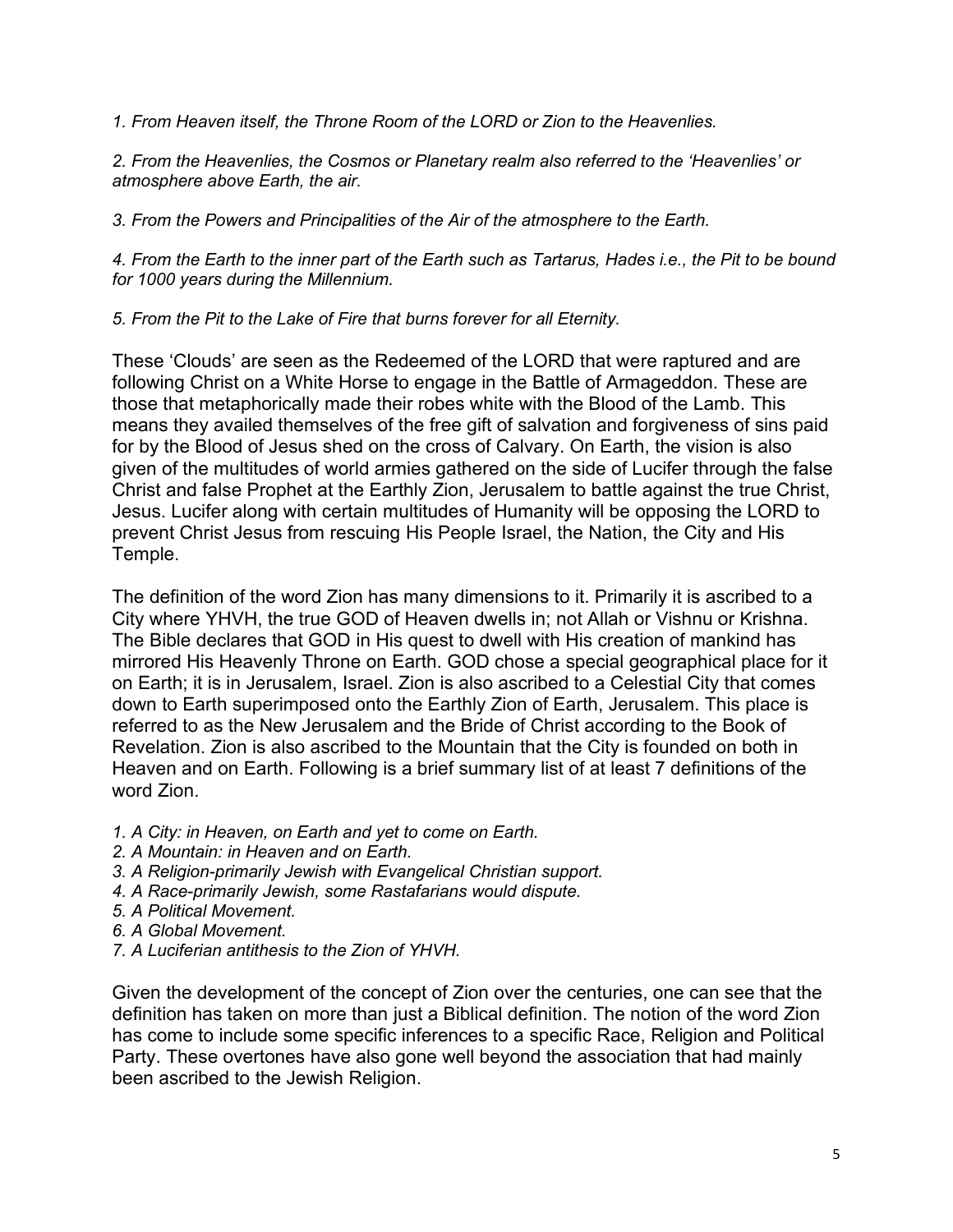# **Definitions of ZION**

For example, the current Jewish theology includes a myriad of additional extra-theology such as the Talmud that in many cases, nullifies the Commandments of the Sacred Scriptures of the Law and the Prophets. The Talmud is also very hostile towards Christianity and Jesus Christ in particular. Furthermore, some groups within the Jewish Faith have solely developed a purely racial, political and/or Kabalistic association and identity devoid of any primary religious affiliation to the Commandments of the YHVH in the Tanakh or Old Testament. Other elements of what a Jew is, on the other hand have totally veered off to such an interpretation of the meaning of Zion that it actually is diametrically opposed to the original Orthodox view of Zion to the point that it also totally replaces the tenants of YHVH's Commandments.

Here are some primary inferences more in detail of the definition of the word Zion that in some cases might overlap or might well be diametrically opposed to each other. At the highest definition of Zion, one will find its root and primary source for its pure definition. It is ascribed to an all-powerful, righteous and loving Creator that abides in Mount Zion on the Sides of the North in Heaven –wherever that may be. It is where the LORD's Throne is at and all that is just, holy and righteous emanates from. This level can only be achieved by putting one's faith and trust in the work of GOD the SON, Jesus Christ, and the Jewish Messiah according to the teachings of the Bible.

It is not by being birthed to a Race, or a Religion, Political Party, or works that one can access or be ushered in this true utopia that resides in Heaven and that one day will come down to Earth as the Bible describes. The Bible declares that the Redeemed of the true Messiah, Christ Jesus, not Lucifer and his minions are to be the Co-Heirs with Christ to all that the LORD has, i.e., Zion. The inheritance of Christ promised to Abraham's Seed, both Jews and Gentiles, pertains particularly to those that have the same Faith as Abraham. This Faith of Abraham is required by such that like Abraham, who saw the coming of the Redeemer, Jesus Christ believed GOD -as though GOD had already redeemed.

To such of like Faith, they are not only promised an Earthly Zion as in the Promised Land of Israel geographically, but are promised a Heavenly Zion for the future to come as well. The plans of Lucifer's Global Zionist, Masons and his followers are particularly against those Followers of the true spiritual Zion and that of its rightful LORD, Jesus Christ. The antithesis to this notion of Zion is what Lucifer and his followers seek to establish in its place with Lucifer's image and likeness. This acquisition on Earth has been a slow and painful work done by subversion and by agents of the Serpent.

In part the Great Work to usurp Earthly Zion has been done through religious works, politics, and globalization to usher in their so called Luciferian Masonic New Age on Earth. This plan is currently being planned out for the coming evil Luciferian Masonic Empire or New Age on Earth. This Empire will be the 4th Beast Empire that will rule the world but for as short time. During the Tribulation Period to come, Lucifer and his servants will be allowed to have total power and dominion of the Earthly Zion, but just for 42 months.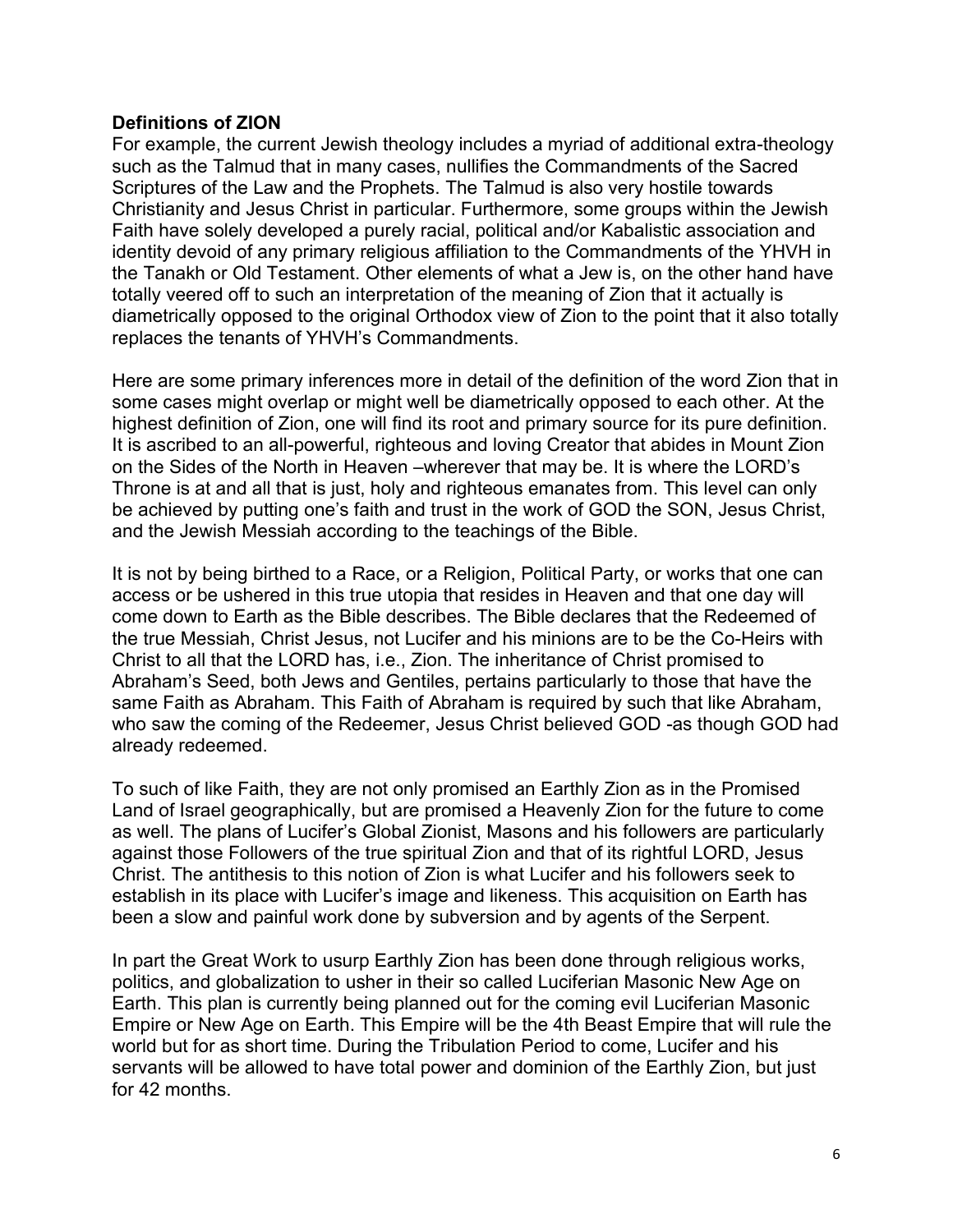# **Spiritual ZION**

There those that consider themselves to be Religious Zionists. It is a theological interpretation that GOD, with the help of mankind, primarily through the Jewish Religion, race and tenants of its Faith will establish YHVH's Zion on Earth in Jerusalem. This aspiration is believed to be done through adherence to the Law and by doing 'Good Works'. Those that abide and ascribe to this type of interpretation of Zion are still looking for the 1st coming of the Messiah no less. The notion that Jesus Christ is Messiah, being a Jew from the Tribe of Judah was the true Messiah back in AD 32 was rejected by the Religious Zionist that ruled Israel then as they do now. Although many Jews believed and followed this Rabbi as Messiah, the nation did not and was exiled and Judaism thereafter went through some theological permutations as a result.

On the whole, most that ascribe to this definition of Religious Zionism would consider themselves to be 'Jewish'. It may be a bit more complicated than this in that one can be Jewish as a Race and a culture but not necessarily in practice as far as its Religion is concerned. Many Orthodox, Conservative and Reformed Jews do genuinely seek the God of Abraham, Isaac and Jacob. Others call themselves or identify as being 'Jews' but are completely Atheists and Secular as in Liberal.

Most noticeably, it is the Orthodox Settlers within Israel today that see the regathering of the Jews to the Promised Land of Israel as a sign before the Messiah is to come in this Terminal Generation per Psalm 102. They also aspire to re-build the Jewish Temple of worship on Mount Zion (Moriah) in Jerusalem, someday. One does not have to be 'Jewish' racially to be a Religious Zionist. There are many Evangelical Christians that see themselves as such. In some cases, Evangelicals Biblically support Israel and the Jewish Nation as the teachings of the New Testament prescribes. Then there are Christian Zionists that support National Israel but for the most part there are other tenants of Christianity that have misinterpreted theology which seeks to replace Israel with the Church like the Catholics and some Protestant denominations etc.

Religious Zionists have had a disdain for the followers of what they are told and believe to be a false Rabbi. To such, Jesus Christ is seeking to destroy their 'Jewishness'. There is currently a law that Christians cannot proselytize to Jews in Israel, despite Israel's so called 'democracy' and respect of religious freedom. It is not entirely the case. There is much distrust between Jews and Christians over the centuries but realize that the first Christians were Jews. As such to this day such identify themselves as Messianic, meaning they accept Jesus as Messiah, but not at the expense of their 'Jewishness'.

There those that consider themselves to be Political Zionists. They are the ones along with the help of other Religious and/or Global Zionist movements that established the nation of Israel after World War 2 for example. This interpretation of Zionism provided a vehicle to prophetically allow for the return of those Religious Zionists, practicing Jews and/or believers of the Torah to return to God's Land. Many Political Zionists can also be considered Religious Zionists while others within the Religious Zionist camp totally disown and/or don't accept the political state of Israel until Messiah returns.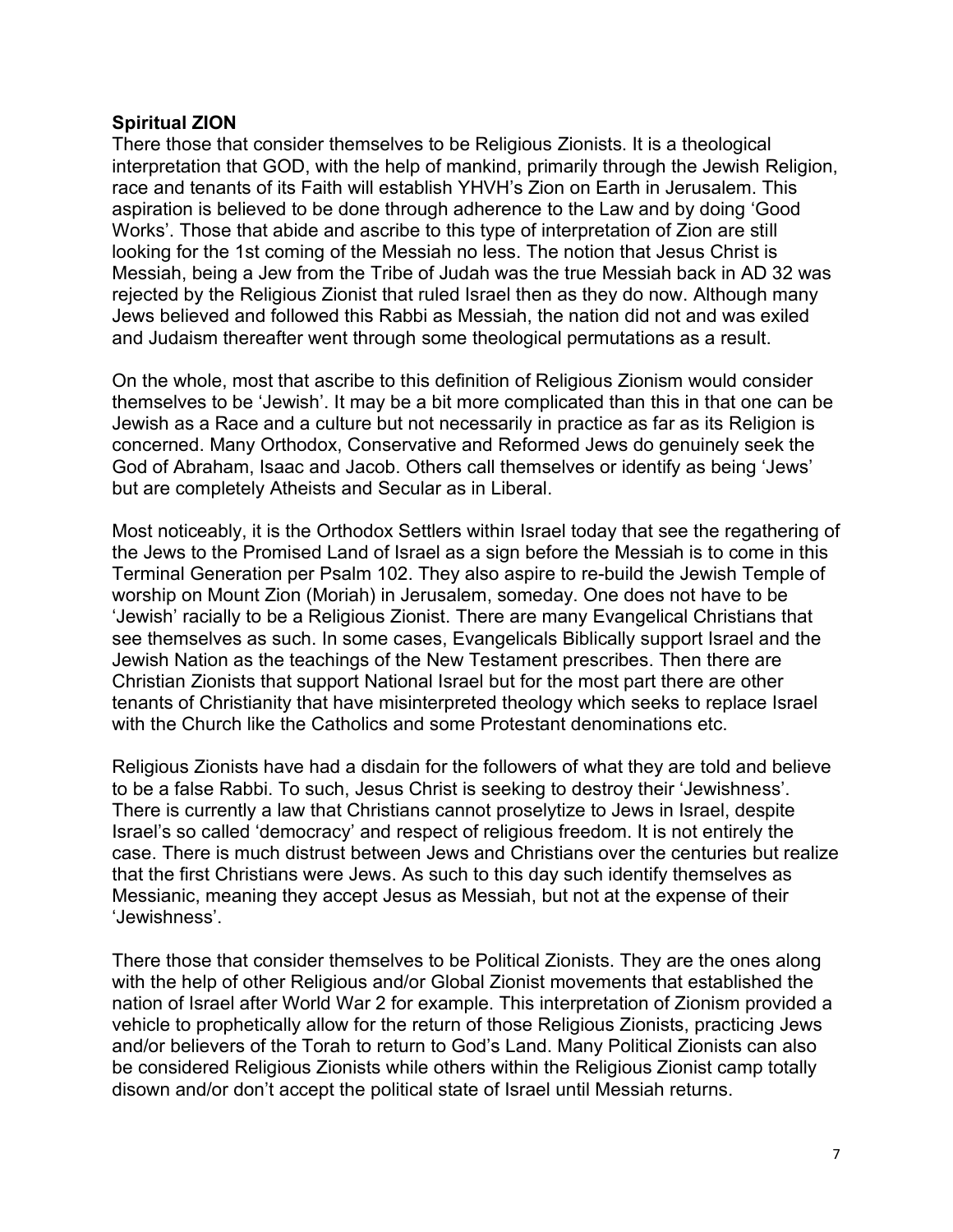#### **Political ZION**

Up until recently Orthodox Jewish young males did not have to enlist and service in the Israel Defense Force IDF. Nonetheless, Religious Zionists seek foremost to establish and maintain the State of Israel among the nations of the world. This Zion or Israel has geographical and international borders regardless of any spiritual/religious domain. Some Political Zionists are actually very hostile toward the Gospel of Christ. They believe that the State of Israel is only for the Jews and that any non-Jew or Israeli that does not identify himself/herself as 'Jewish' has no right to the Land.

The State of Israel that was born in May 14, 1948 was foremost a Secular Political State, not a religious one. It was fashion after the modern notion of a Political Sovereign Nation of the 19th and 10th centuries with a constitution and represented form of government. It stipulates certain degrees of Civil Liberties such as a citizenship, a standing Army and diplomatic relations with other Nations of the World. It also joined the United Nations as it was penned into existence by a UN resolution in 1947 under a 2- State solution with the Palestinians.

As the modern State of Israel has existed since 1948 it has had a troubled relationship with certain Orthodox facets of its People. The state was never formally declared to be a Jewish state, religiously and exclusively although the founding fathers took much of the Jewish heritage from the Bible and inference to its ancient legacy, such as the name Israel and Jerusalem as its Capital for example. Being Secular, Israel has recognized laws that are contrary to the Biblical prescripts. All the Leaders have been Secularists and in some cases even Atheists although much adherence to the traditions of Judaism has been practices to varying degrees by its Leaders.

There are many critics of the modern state of Israel that go so far as to denounce it as illegitimate. There are certain Orthodox Jews even that totally repudiate the State of Israel's existence and government. In terms of demographics, Israel is a 'Racial Melting Pot' as Jews from all over the world have returned to settle in Israel. Some Jews consider themselves totally Secular and void of any Religious Conviction or affiliation and see themselves more as Israeli.

Other Jews argue that to be Jewish is to practice Judaism. Then there are those on the far side of Secularism where Civil Liberties to include Sexual Orientation and such practices. Within the fabric of the Secular Israeli state, there is also a small Jewish religious minority that believes that Jesus is the Jewish Messiah. These are the Messianic Jews that are having an impact in the state as many serve in the Military and hold positions of influence in commerce. They are marginalized and are not seen as legitimate 'Jews' by the Orthodox Jewry.

There those that consider themselves to be Global Zionists. These don't ascribe to the spiritual nor religious definitions of Zion. At this level, being a Zionist is not relegated to the religious or ethnicity of the Jewish nation, although most would claim to be 'Jewish'. There are those who say that the Global Zionists exist behind the veneer of either or the Political Zionist or Religious Zionist definition of what Zion is.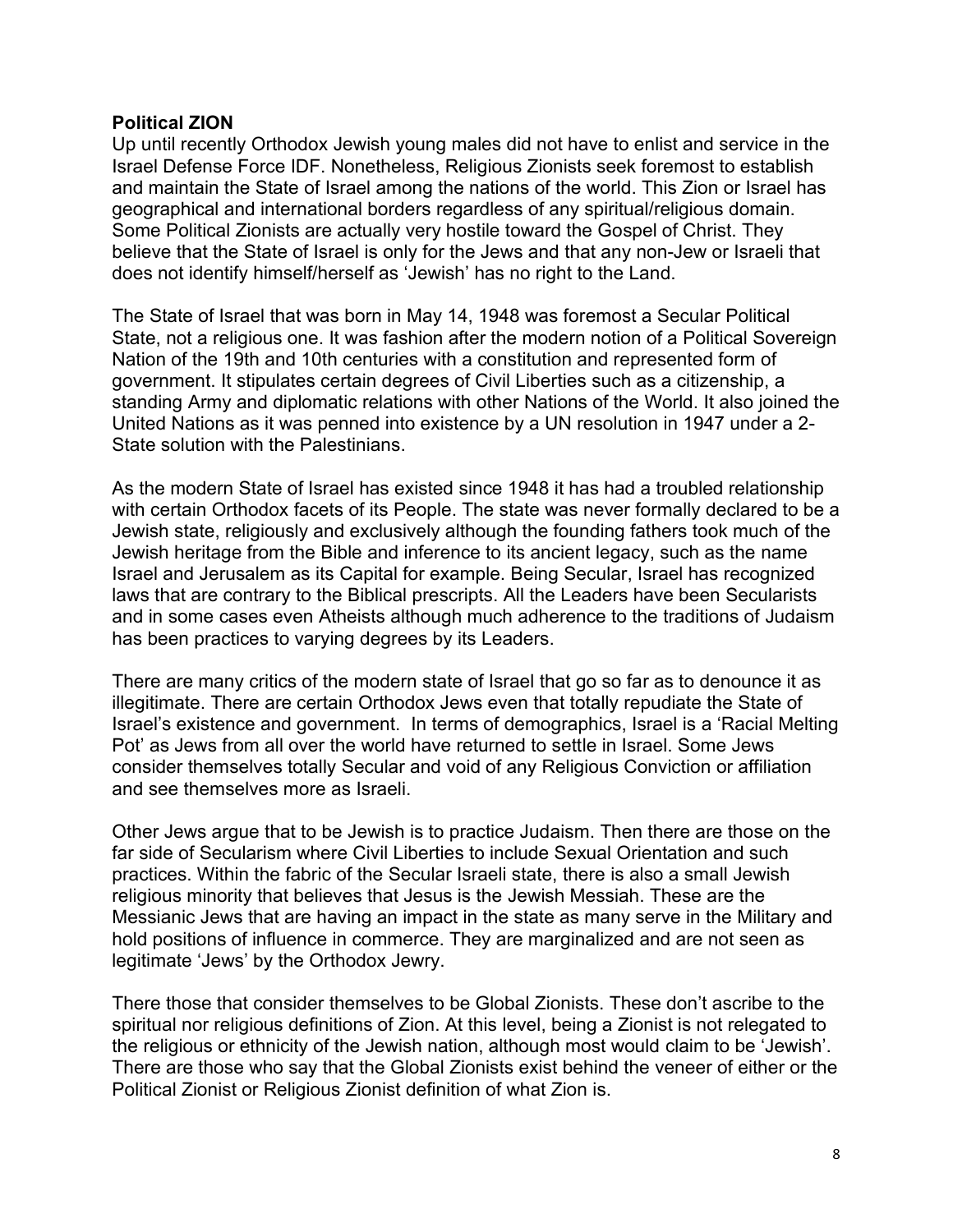# **Global ZION**

Many may indeed be tied to the Jewish Religion, race or culture to some degree however most that ascribe to this version of Zion are far removed from the original definition of the true Zion of YHVH. These Global Zionists are the ones that have sought to acquire all Power and Wealth of the World in past, present and future ages. These Global Zionists have always been the rulers of the world that have been in league with the World Banks, Education, Military, Media and Religious Institutions of the World.

It took place exactly 120 years from 2017. Their plans are evidently not the ones espoused by the Jewish God of the Bible. The goals and plans of the Global Zionist have not been hidden in secret but they have actually publicly announced. They do ascribe to a religious creed, but it is not to that of the Jewish Religion of the Bible. These are those that ascribe to the Protocol's version of Zion. Thus their 'Great Work' is seen as a just cause, in pure Humanist perspectives, to ultimately help usher in the Earthly Zion.

This has been done primarily through Secret Societies, the occult world organizations like the United Nations, Freemasonry, and Kabbalism. One does not need to be racially Jewish to participate in this cadre as Multinational Organization like the Council on Foreign Relations, The Trilateral Commission, Lucis Trust, etc., are but part of the entities that transcend the original prescripts of Biblical Zion. There are those that consider themselves to be Luciferian Zionists. The Zionist at this Luciferian level does have a spiritual affiliation; they are not Atheist at all.

These make up the so called Elders of Zion that are nothing more than a 'League of Just Men' and Women joined to the Spiritual Rebellion of Lucifer's version of Zion against YHVH's Zion. These Luciferian Zionists are the Masons and such that seek to do 'celestial battle' for the Throne of YHVH. In the Tribulation Period that is prophesied to come shortly, this struggle will physically manifest itself on Earth through the attempts of Lucifer to occupy the physical Zion of YHVH that is Jerusalem.

Within this Earthly Zion, it will be precisely at the 3rd Temple in which Lucifer himself once physically possessing the Antichrist will seat himself on the Ark of the Covenant proclaiming to be 'God' and demanding the world to worship him as such from Mount Zion in Jerusalem. To this end, Lucifer's followers or the so called Learned Elders cloak themselves with the word 'Jewish' either politically, racially or religiously to mask themselves and usurp the 'Birth Right' of Israel. This 'Birth Right' is related to the very ancient promises that YHVH Himself gave to Abraham.

The Promise was that the Descendants of Abraham of like Faith would someday be the Head and not the 'Tail of the Nations' of the world and inherit the true Zion in which the architect and builder was YHVH Himself. Those that follow this Luciferian interpretation and aspiration of Zion have used and use all the prior forms of Zionism except the true Spiritual Zionist to some extent to advance their Luciferian goals. Given this context of one of the meanings of Zionism, there is clearly a Luciferian 'Zionist' quest for global domination and a final World War is needed for their Zion to be realized.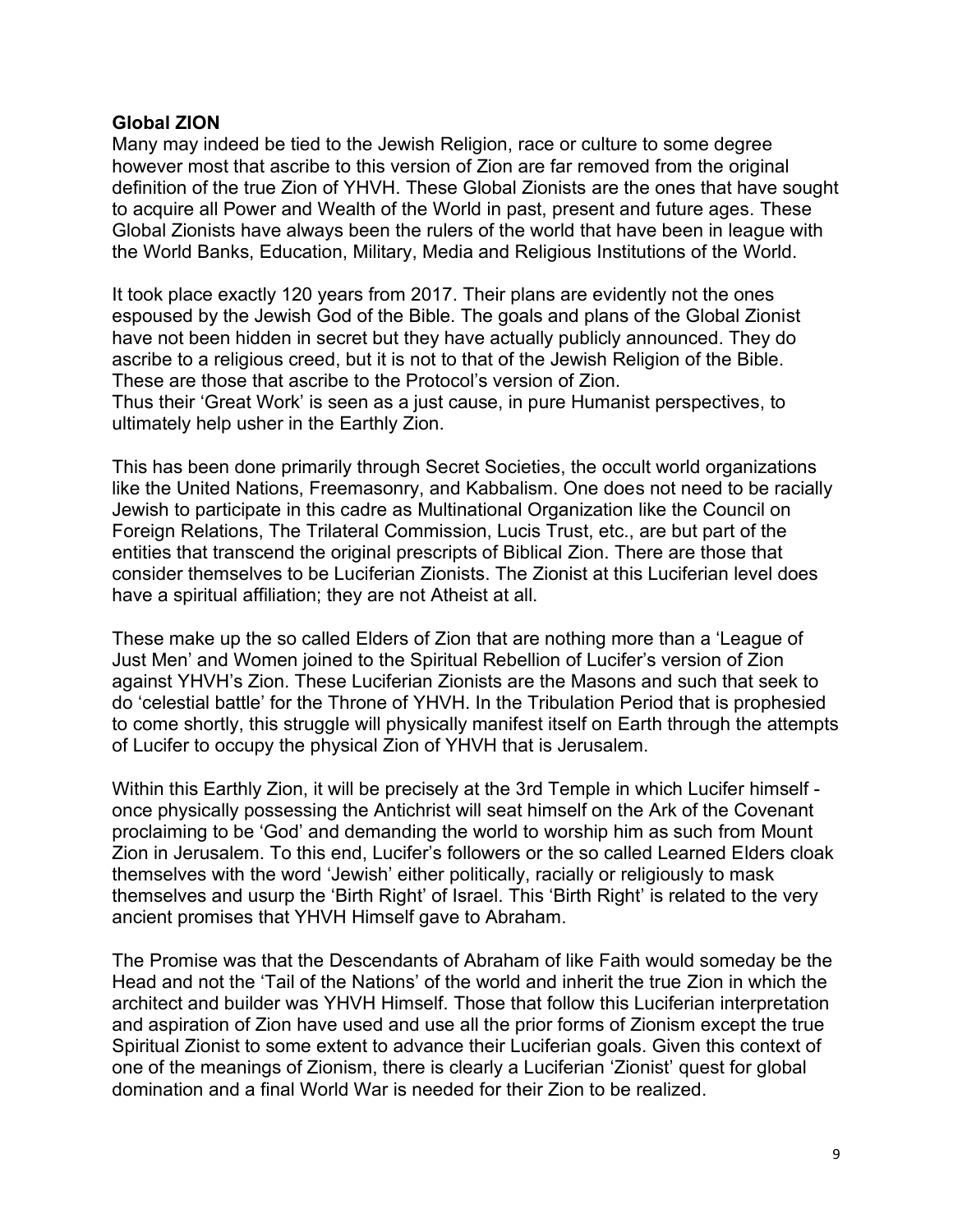#### **Luciferian ZION**

Such Globalist Zionist are at the forefront of ensuring that the Order out of Chaos directives are followed by their Shadow Governments. Such political power is vested through economic power to ensure the nations are subverted. There is clear evidence that the first 2 World Wars were induced and financed by such a cabal with this end in mind. For the purposes of this study, an exact date of the 1st and 2nd World Wars will be projected out onto a timeline for an estimation of the next possible World War to come.

The point is that Lucifer is very real and very active in convincing People that he does not exist, at least out in the open. How he has operated since the Garden of Eden is through secrecy. He has hidden his 'Great Work' and those of his Fallen Angels in how they have only revealed themselves to the 'Initiated'. This is why, only through Secret Societies and Fraternal Orders do they reveal themselves. It is through such Agencies that then usurp and seek to control all aspects of Society.

To all those humans that they reveal themselves to, Lucifer has convinced them of the same deception and lie that he used on Eve. This lie was that Humanity cannot trust YHVH as it is YHVH that is being deceptive. That YHVH does not want Humanity to be 'Gods'. That YHVH does not want Humanity to know all that GOD knows. Instead, Lucifer has sought to present and offer a 'Better Deal' or Gospel where it is through Lucifer that Humanity is promised Godhood and Secret Knowledge. However, Lucifer knows that it is through Humanity, in particular the Seed of the Woman, Jesus Christ that will destroy him and his Kingdom. Thus, he utilizes naive People that reject Jesus for Lucifer.

Realize that at the core of the 'Battle for Zion', the mastermind and Chief Rebel is Lucifer. It is he that has instigated the insurrection and the quest to possess the real Zion in Heaven where YHVH has His 'Land, City a Temple'. There are many passages in the Bible that give glimpses of these realities and how in fact, such patterns were given to Moses after the Exodus to construct a facsimile of them. One can have then a better appreciation that the Tabernacle of Moses was essentially a copy or model of the House of GOD or YHVH on Earth. It was a place where the Creator could 'meet' with His Covenant Nation. So, the Battel for Zion is really the fight between Lucifer and Jesus. Realize that both are 'Christs'.

This is very profound and really understood or taught in the Churches because not realizing the immense significance of what is actually the cause of all Sin, Death and Suffering. In the Bible, it teaches that Lucifer was or is the 'Anointed Cherub'. A Cherub is a type of Angel that has 4 Wings. The Ranks of Angels is an interesting study as there are more type that have more wings like the Seraphim that have 6 Wings. Regardless, it was Lucifer that was the Premiere Angel and in charge of the Worship, the Music and that 'Covered' the Throne of YHVH. He had a vantage point of sight and perspective that no other Angel in Have was privileged with of beholding there in the true Mount Zion of Heaven. The Bible teaches that Lucifer had or has a Throne to himself but that he wanted it 'Above the Throne of YHVH'.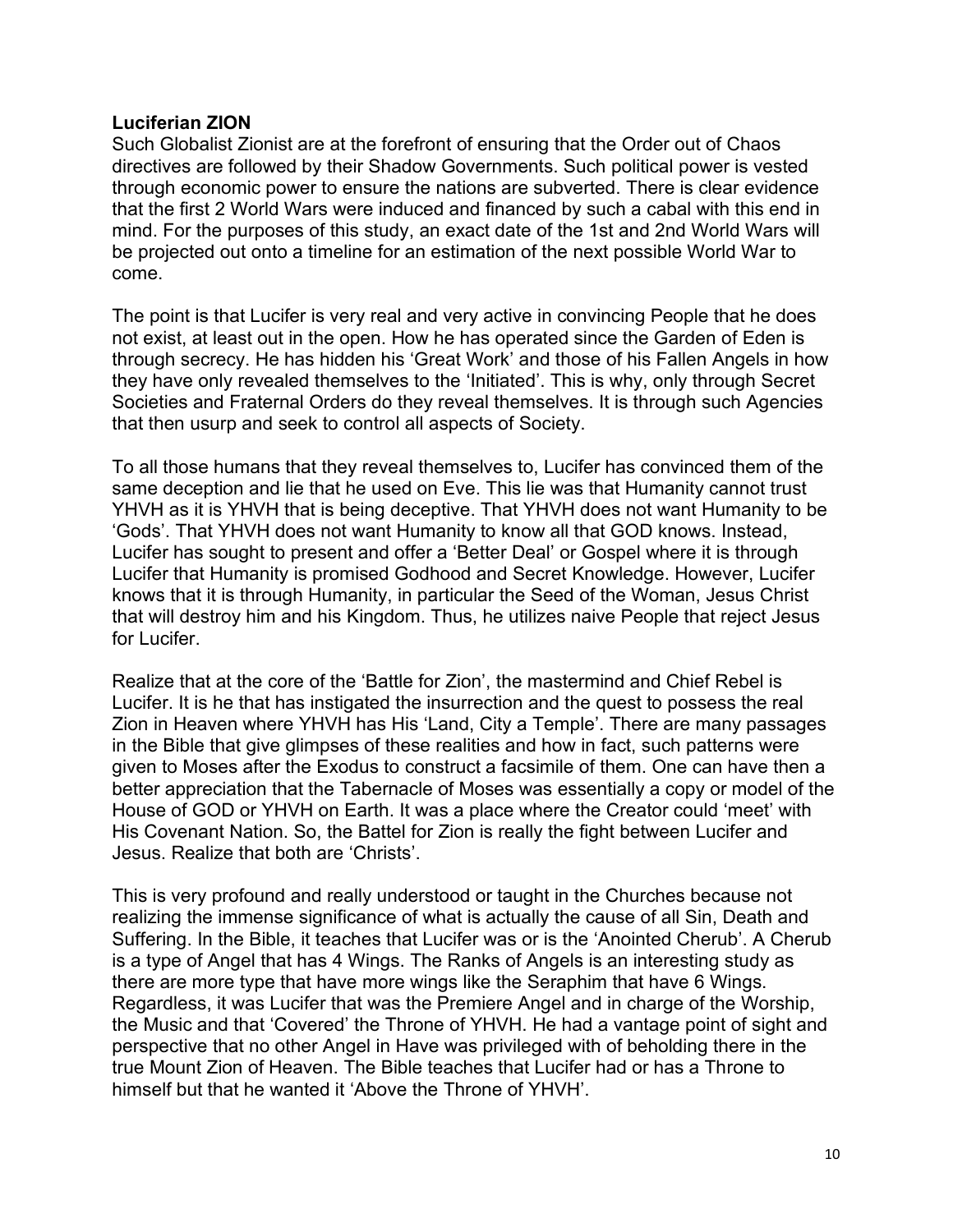# **Order out of Chaos**

This is problematic as he acted on this impulse to rebel and convinced 1/3 or .33 of the Angels to join his Militia. It became a 'Jihad' or struggle to take over Zion. His attempt failed and was cast down to Earth. YHVH made then Humanity with Free Will also but that through Humanity, by 1 man, the Last Adam and the Seed of the Woman, this Jesus, a Jew by nationality would destroy him and his Rebellion. The coming 1st Great War of the 21st Century is what many Bible scholars have proposed to be a series of 2 prophesied events primarily the Psalm 83 Arab-Israeli War and the destruction of Damascus based on Isaiah 17.

Some have proposed that this likely scenario will lead up to the culminating Gog-Magog War of Ezekiel 38. If the converging year of 2022 is the start of the Psalm 83 War followed by Isaiah 17 destruction of Damascus, the Gog-Magog War will follow then within the Tribulation. Israel will be dwelling in 'Peace and Safety' and in un-walled cities. It will take 7 months to bury all the dead and 7 years to burn up the fuel. Here are some possible scenarios. First, the Inner-Ring of Muslim Nations would forge a Political Coalition or Armed Forces that could very well be that prophesied 3rd World War in the 21st Century.

It is not to be confused with the Gog-Magog War I that also occurs during the Tribulation Period and the one at the end of the 1000 Year Millennial Reign of Christ on Earth with the Gog-Magog War II. What is of interest is that given the proposed mathematical pattern set from the prior 2 World Wars, this coming 3rd World War correspond to the end of the Blood Moon Tetrad. When the 1st World War of 1914 and 2nd World War of 1939 are factored into a numerical function of the Golden Ratio or phi, the timeline point to 2022. Thus the year 2025 could be when Gog-Magog War starts.

This same phi ratio pattern also occurs with the Tetrads of 1949, 1967 and 2015. Moreover, the Jubilee Year count matches precisely from 1966 and subsequent liberation of Jerusalem to Yom Kippur of 2015, the 50th Year. It appears to be a possible converges of prophetic time. The assertion that there is a Golden Ratio pattern leading up to World War 3 is only speculative. It is solely based on an approximate mathematical calculation that is projected from the end-dates of the first 2 World Wars. However, it does appear that, given the Golden Ratio, this pattern as applied to the prior World Wars fits perfectly.

Given that Lucifer mimics and uses the Universal Laws of the true Creator YHVH for his purposes, it would not be a far stretch of the imagination if perhaps the mathematical factor of the Golden Ratio proportion would be ascribed to the prior and coming World War. If this scenario does not pertain to a coming World War, there still might be a specific mathematical correlation to some specific events nonetheless if the pattern holds true. As it has been alluded to, Masons, the occult and Lucifer use dates and times of world events as time pieces that synchronize events as time-markers for their ever unfolding diabolical agenda against YHVH, His Followers and Zion. The events that have been used the most as bench markers to initiate their 'Orders' or evil Beast Empires is war.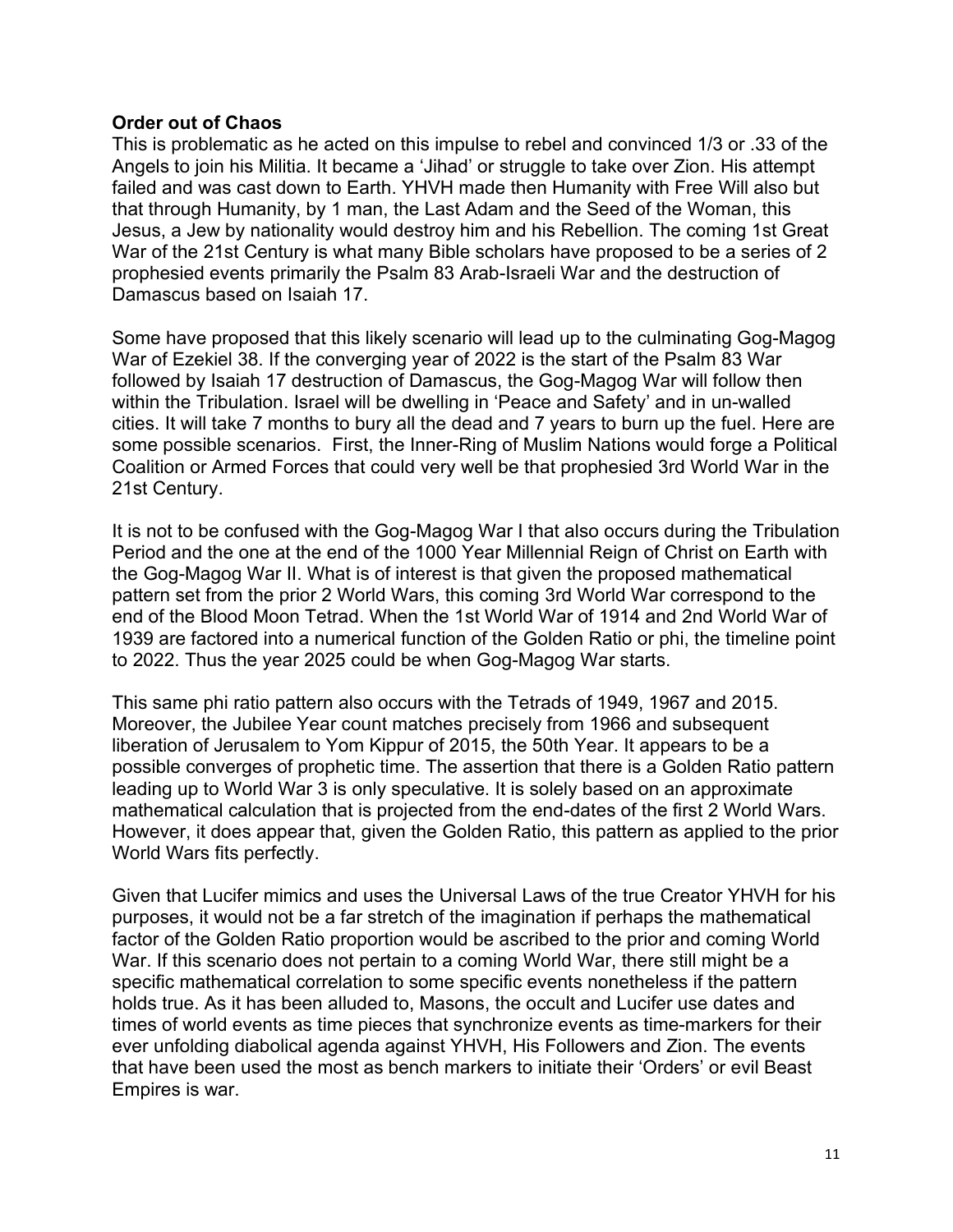#### **Protocols of Zion**

For example, at any given time on Earth there are over 150 armed conflicts going on around the world. Wars are initiated by the Luciferians on Earth because have been very effective in reducing/murdering Populations and furthering the process of attempting to overthrow YHVH's true Zion and establishes Lucifer's Zion, at least on Earth as they make money on both sides. If it does turn out to be World War 3 during the Tribulation, then this future time of an 'Israel Time' will be significant in more ways than one. The point is that the Tetrad series especially since 1949 when Israel joined the UN Community of Nations.

In terms of End Time Prophecy, the Tetrad series of 1949-1967-2015 could be related to the Rapture of the Bride of Christ, the Jubilee Year, the advent of the AntiChrist, the start of the Tribulation Period and the 2nd Coming of Jesus Christ. This is exactly what this study suggests, a convergence of prophetic time that is related to the culmination of Daniel's last Week of 7-years. It is all based and synced to Sabbatical Cycles of 7 years. Note that the next Cycle begins in the Fall of 2022. Will this be the last stages of the Fig Tree Generation that will see the return of Jesus? In the meanwhile the Battle of Zion ensues. The Protocols of Zion are the strategy to take over the world by the Luciferian Masons and affiliates.

It is said to be a fabrication but if one is a careful Student of History and its variations, one can discern that all the objectives have been met, just about now. Even if it is a forgery, the underlying tenants and goals parallel those of other Secret Orders. Such are the likes of the Tri-Lateral Commission, Cabalists, Lucis Trust, etc., all controlled and run by their Grand Master, Lucifer himself.

The goal of the Protocols is to take over every facet of Humanity for Lucifer at any cost or means, even at the expense of Political and Religious Zionist. The aim of these Luciferian pseudo-Zionists has been to erode the moral fiber of Society by infiltrating every aspect of a Nations' Resources, Wealth and People through the control of the Economy, Media, Politics, Education, Military and Religion. The Protocols have just 1 last World War left to finalize their New World Order 'Masonic Empire'. It has gotten to the point now where the Global Zionists have now a total Control Grid. And this thanks to their orchestrated COVID plandemic that has been occurring at 'Warp Speed'.

Kabbalistic 'Tree of Knowledge', and 'Snake' secrets of Lucifer. The New Age is what the Protocols speak about and have been preparing the World for by a designed accelerated implosion that in comparison to their Orchestrated Chaos will appear all that is good, moral and just leading up to their promised Utopia. The Protocols of Zion that is really of Lucifer's can be read in the Protocols or the Learned Elders of Zion. It is no secret that the Luciferian vision is published for all to read and discern. YHVH wants Humanity to see what His version of Zion will be like also; it is called the Bible. YHVH is inviting any and all of Humanity to be part of this true Utopia that is to come on Earth; all-expense paid by the gracious Substitutionary Atonement of Christ on the cross. Jesus Christ is the only ticket and door to get in.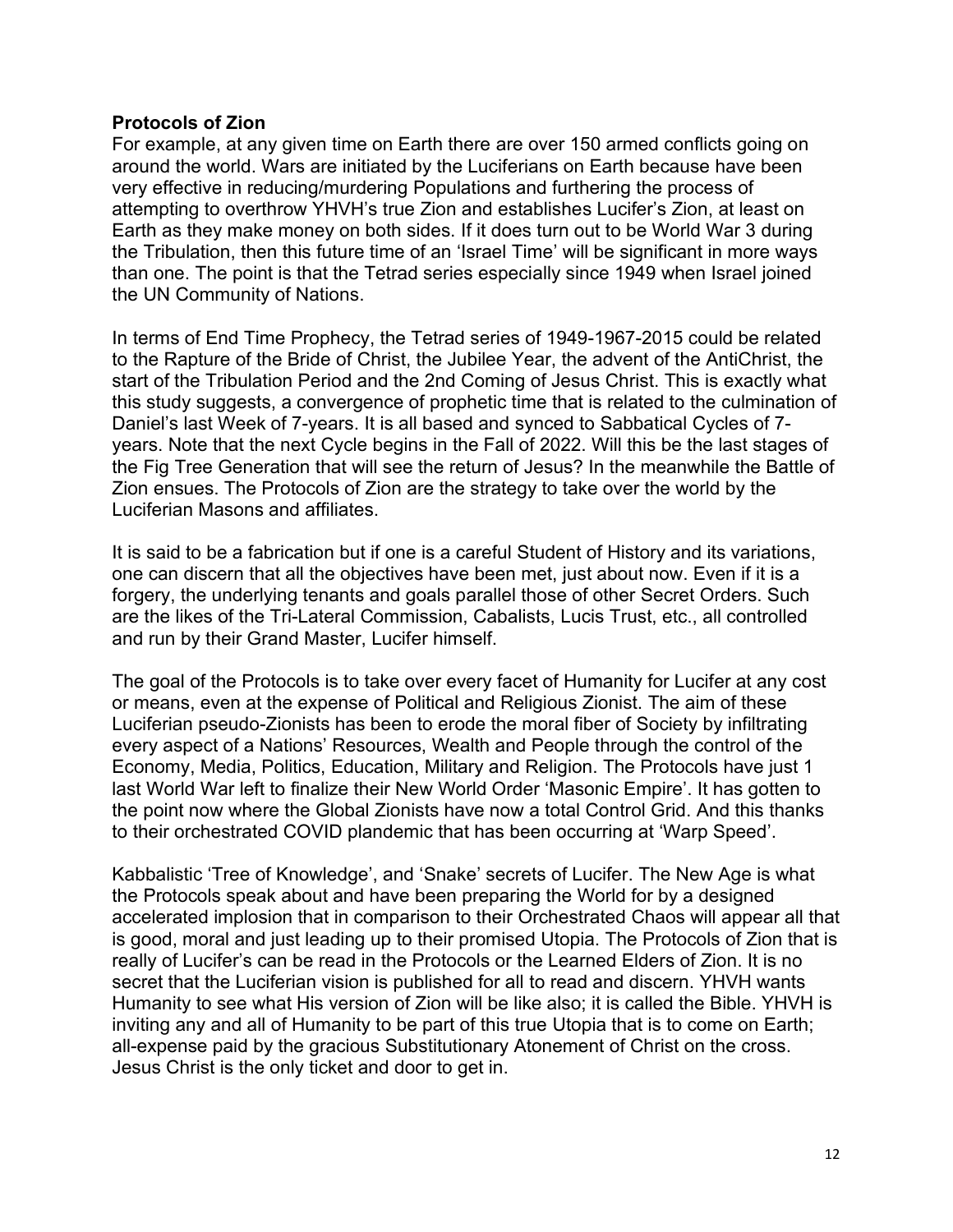By contrast, Lucifer is attempting to establish his Zion on Earth and is using any means possible, which has only been done through War, Death, Plagues, Murder, Rape, Destruction, Chaos to reach this goal. Foremost, his goal is to establish his image of Zion on Earth with a Humanity re-created in his image and likeness. It will have a One World Religion, Government, a New World Order in which all is standardized related to Humanity's Economy and Spirituality. By such means, Lucifer will be able to totally control the masses that remain once the 3rd World War ignites, and the Masonic Empire is initiated thereafter.

It is the very 'Protocols' of the Brave New World book's game plan. The difference with the past Masonic 'Orders' in an attempt to capture Earthly Zion is that the technology has finally arrived to carry out what Hitler and other AntiChrist types had failed to do. Many Enemies of the Jews and Jewish nation assert that the Protocols are an evil master plan designed and followed by Globalists Zionist Bankers or Money Changers to rule the world at any means and thus associate that with anything having to do with the modern State of Israel. And it is coming to light that with the COVID Mandated Injections, it will link the Body biometrically to a Digital Wallet connected to the Block Chain. This is the reason behind COVID.

Others have used the Protocols to instill anti-Semitic world views against the 'Jews' as a whole, meaning the entire Jewish Race regardless of Ethnic Background or Religious degree in observance to the Torah. Such are blamed collectively for the failings of the World to achieve Peace, especially with the Palestinian issue. As a result of the Luciferian Zionist ploys, it is the Nation of Israel that receives the negative consequences. For example, it is seen as a Racist and Jingoistic Nation bent on Ethnic Cleansing of Arabs in the region and are seen as 'foreigners' occupying Zion.

But what is not shown nor taught in the Mass Media is that in all Muslim Nation, for the most part, it is they that have 'Ethnically Cleansed' themselves of the Jews. This is but an example of how the Luciferian Zionists use the Religious Zionists quest and aspiration of the Promised Land for their evil purposes. This is no different in how the Luciferian Religious-Political Elders of Israel treated the masses during the days of Jesus on Earth for which Jesus harshly rebuked them. Every position within Israel's Education, Commerce, the Temple Priesthood, the Military and the Sanhedrin was filled with Lucifer's men.

While on Earth, Jesus confronted these so called pseudo-Zionists that made their way up to every position of Power in Israel as they do now in every Nation. Jesus rightly acknowledged that the Elders of Zion 'Sat in Moses' Seat'. However, they did not do as Moses did. Nor did they listen to Moses of how a Prophet like him would 1 day come to pay a visit as YHVH did on that Sapphire Glass with the 70 Elder and Moses on Mount Sinai. These Synagogue of Satan believes their Luciferian Messiah will usher in the Golden Age once again in which Lucifer, the Fallen Angles and their prodigy, the Nephilim reigning over the World with an enslaved Human Race worshipping them.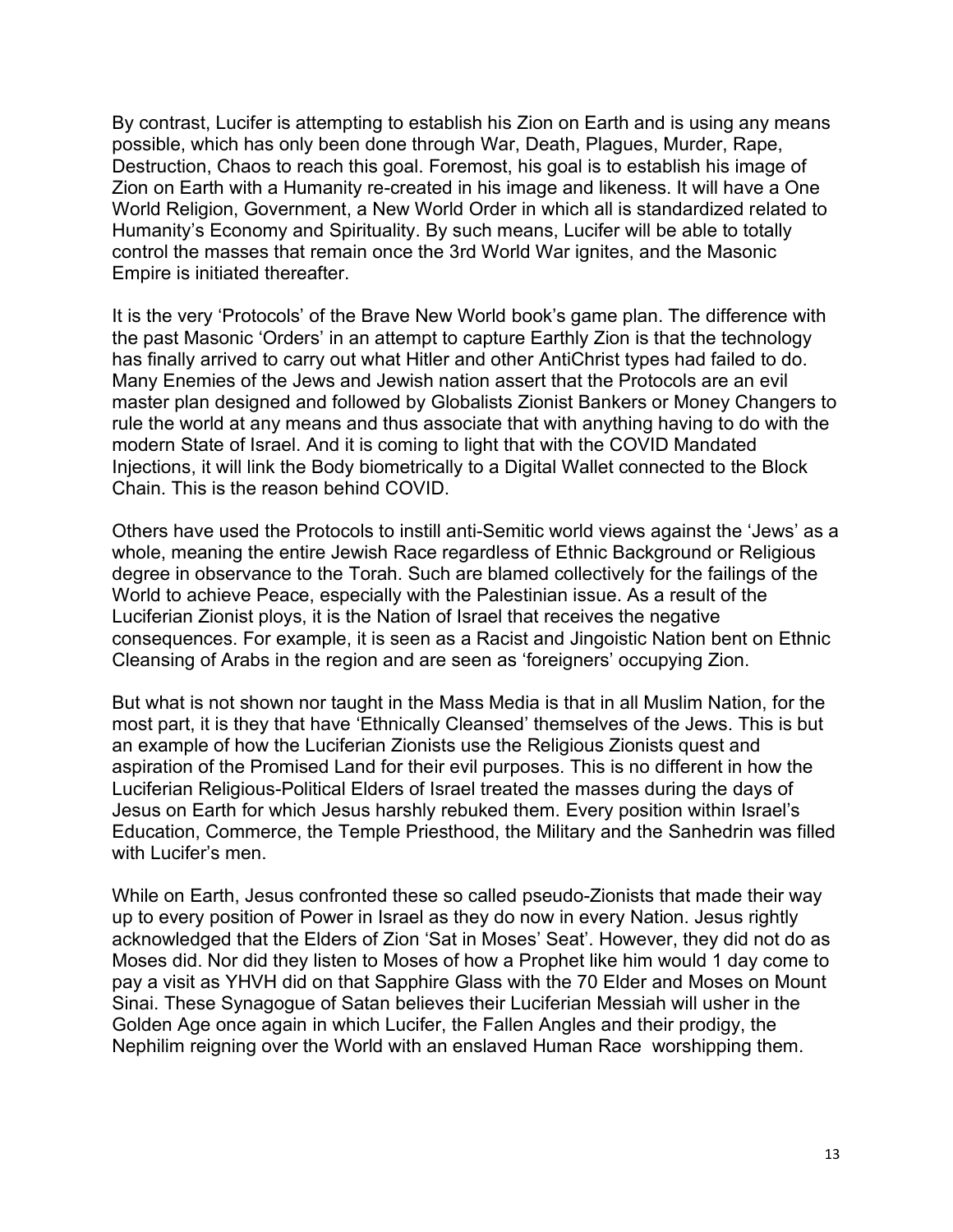# **Jesus Christ, the True LORD of Zion**

The Luciferian Zionists detest the Bible because it speaks of the true triumph of Zion, that of the true Christ, Jesus. The Bible declares that Christ Jesus came from the Throne of the true Zion in Heaven to the Earthly one; it paled in comparison and condition. Jesus came in humility and grace to take His rightful place in the Throne of this Earthly Descendant, King David. But YHVH's People at that time, as in most times previously, did not take kind to having something they did not deem worthy to rule over them; as with Moses for example and rejected Jesus as Messiah. This streak of Stubbornness and Rebellion within God's Earthly People runs hard and deep in the Religion they now have construed out of YHVH's Commandments since Moses.

Some would even argue that the Jewish Religion as practiced today is not what is originally prescribed as some books such as Daniel are not considered important or referenced. Why? It is because the prophet Daniel gives the precise timing of Messiah's 1st visitation to Israel. It would be labeled but misunderstood as Messiah ben-Joseph in contrast to the expectant Messiah ben-David. After numerous Prophets were sent to both Israel and Judah, the LORD of Zion Himself came to tell them and show them their errors. Jesus came to pay for Sin and offer Salvation by proclaiming the Year of Jubilee and the Gospel of the Kingdom. Christ deemed His Earthly People 'Unfaithful Tenants' in YHVH's Earthly Zion.

Israel's ultimate rejection of Jesus, as LORD of Zion led to their exile worldwide and expulsion from Earthly Zion as the Holy Land was allowed to be occupied by Israel's Enemies. The Elders of Zion and Builders rejected Jesus as the Messiah, the 'Stone' or 'Rock' just like David due to this notion because the Religious Zionists sought and still seek Salvation and Eternal Life by 'Works' and not Grace. Jesus was not up to their Religious Standards, as it is today. In Jesus' day, such men as Barabbas would have been part of the Sadducees. Such aspired for a 'Political' solution of liberating Zion or Israel from the Romans.

The ruling priestly class of false Religious Zionists felt threatened that their Political and Religious positions would be lost because of Jesus as it is still to this day in Israel, Judaism. According to the Bible, the Masonic Elders of Zion rather ascribed and bowed down to Caesar's Throne as their King than to the promised Messiah Jesus. They preferred a Political Zionist named Barabbas that led armed revolts to be released instead of Messiah on that Passover eve before Jesus was to be falsely accused, tried and crucified.

They did not want the Gospel of Jesus Christ that offered only a future Kingdom; Zion not realizing that Salvation from Sin, Death and Lucifer's possession was of the utmost importance to take care of first. Jesus Christ and Lucifer demonstrated in full public view their true nature and purpose of their version of Zion they were offering. Christ exposed Satan as a 'Murderer from the Beginning'. The law of Satan's Zion is that which only seeks to 'Kill, Steal and Destroy. The Religious Zionists got offended because Christ went so far as to tell them that they were really 'Sons taking after the nature of their Father, Lucifer'.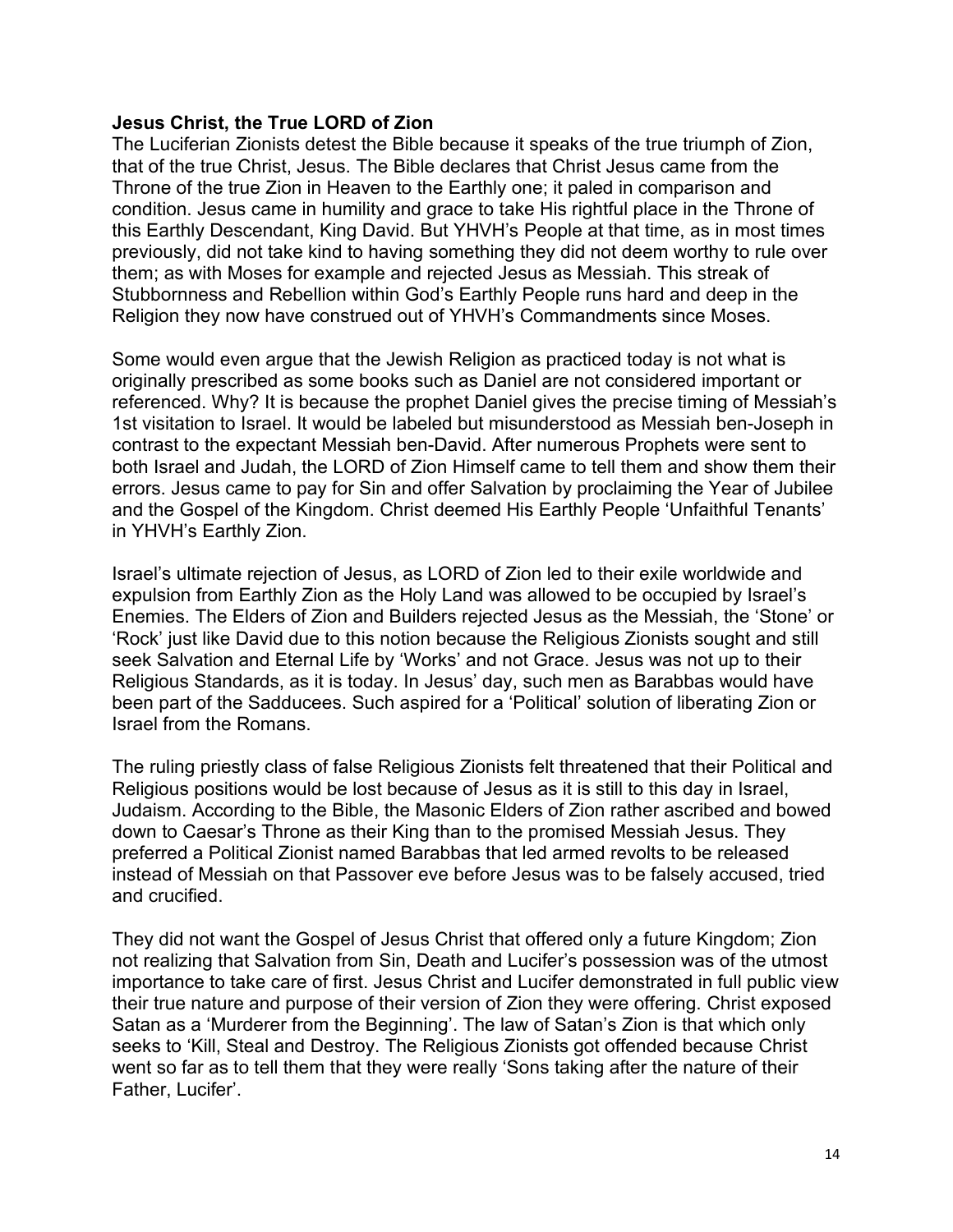Jesus described them as 'Whitewashed Tombs', Hypocrites, Actors, Imposters, Vipers, Den of Thieves, the False Circumcision, Wolves in Sheep Clothing, and the Synagogues of Satan' etc. These were in league with the false Political Zionists controlling the gathering of taxes required by the Romans and the false Religious Zionists. Both sought the control of the market and exchange set-up at the Temple. This Political, Religious and Financial Conspiracy has continued to this day. The Battle for Zion comes also from the Jews.

But it comes from these types of false Zionists that Jesus overturned their 'Banks'…or Bancas. Banca comes from the Latin word bench whereby People would come to a Money Changer sitting at a bench dispensing loans with interest and trade for the Temple Shekels, for example. Jesus drove these Masonic Money Changers out of the Temple of YHVH. Wall Street could use such a cleansing by Christ now as the very same People then continue to bankrupt the Nations through their deceptive Markets manipulations, Usury and Government sponsored bailouts which need to stop.

Nothing is wrong with legal and honest commerce but such abuse the system to rob YHVH's People by usury/interest and by using uneven balances that YHVH detests. Why? It is because Lucifer, their Lord as Mercury is the God of Commerce, of Money or Mammon whom Jesus Christ exposed because that is whom they prefer to serve. Christ drove such Thieves and Robbers from His Temple as He will at His 2nd coming. For the Jewish Nation, this National Reconciliation with Jesus Christ has not happened because the Nation, as a whole still rejects Jesus Christ as their Savior and Lord. It will only happen as the LORD concludes the punishment of Israel per Matthew 24 for which the last prophetic Week of Years is reserved for.

Because of the rejection by the Elders of Zion of Jesus as Messiah, the LORD exiled the Jews once again as He had done in the days of Daniel with Babylon. This 2nd Diaspora was to the 4 corners of the World. Miraculously, the Bible foretold that the Jews were to be re-gathered at the end of the Age. Israel, can only survive and be the Head of the Nations when Jesus returns to set up His Earthly Kingdom from Jerusalem. This will be the Earthly Zion during the 1000 Year Millennium. This was the promise to King David. Even though a state of war, a Spiritual War for Zion ensues, Zion will triumph in the end, Christ Jesus promised that the Gates of Hell or Lucifer's Masonic Zion will not prevail against the Church on Earth.

What this has meant since the Resurrection of Messiah is that the Church has been attacked in every stage of her growth, in every Generation and in every Nation. The Church may be beaten down, persecuted and many murdered, but it cannot die because its very life is in Christ Jesus who rose from the Dead and is indestructible. Christ at the Cross of Calvary defeated Lucifer, Sin, Death and secured the future Zion for His Followers and is about to return for them. The Triumph of Zion has been secured despite Lucifer's quest to destroy any Godly Institutions on Earth that reflects its Values, Morality and Laws. Despite the waves of constant persecutions over the centuries, the Church of Jesus has this same Resurrection Power against Lucifer, and his League of so called 'Just' Men and Women that are with him in struggle against the Body of Christ.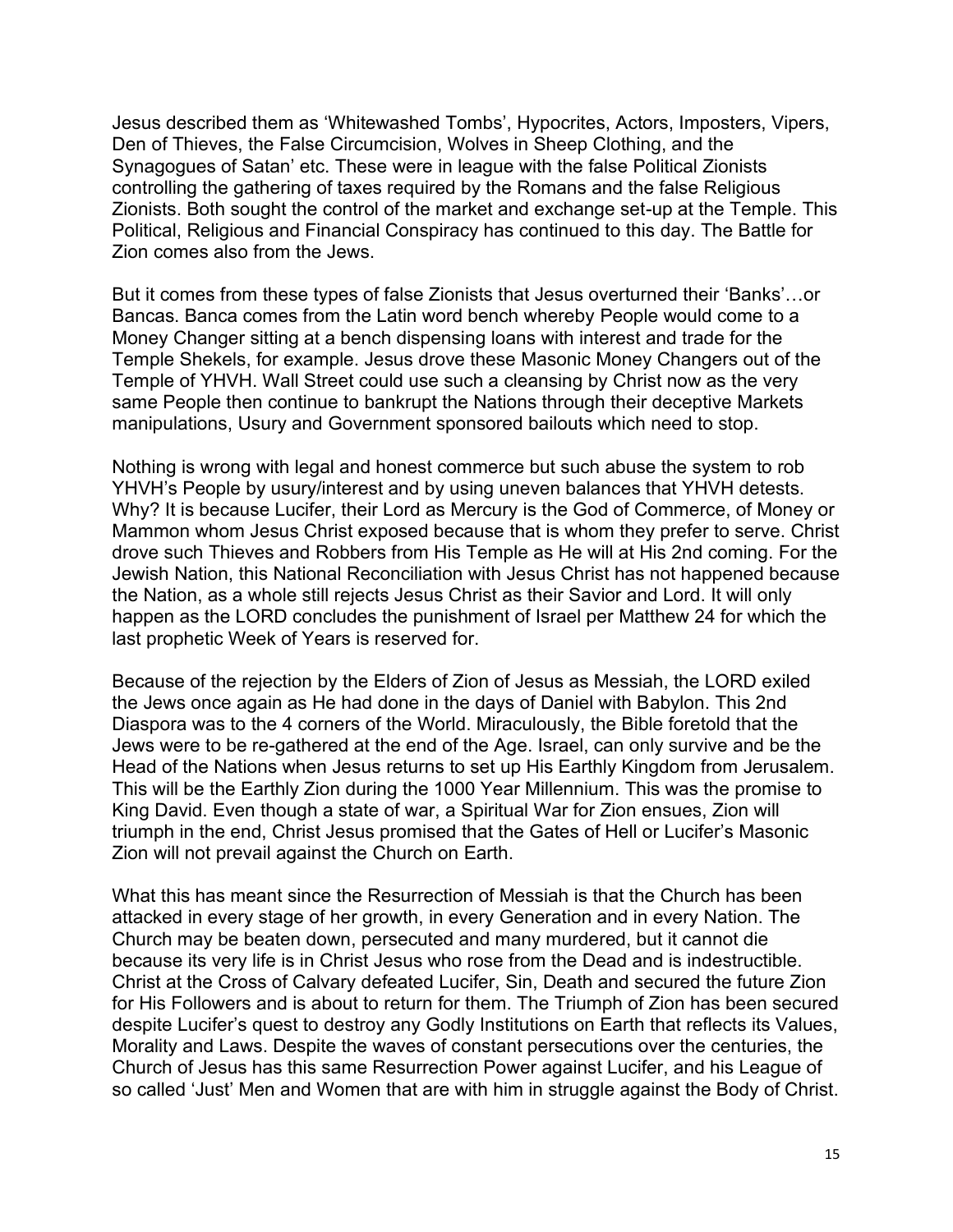# **Triumph of Zion**

Soon, as promised though, the Church will be raptured to the Banqueting Halls of the true Zion. Christ promised His Followers that He would be leaving only to prepare 'Mansion' in Zion. It will be at the Rapture of the Bride of Christ that this is to happen when Christ comes for His Redeemed and ushers them in to Glory. Despite this prophetic certainty, the Masonic Elders of the Satanic Zion still seek to do Lucifer's 'Great Work' even more adamantly after the Rapture. This will be the case as signs and wonders and power of pure evil will be unrestrained by the Holy Spirit as a whole against Lucifer and his minions.

After the Rapture happens, the aim of Lucifer will be to concentrate on totally taking over the Nation of Israel. Such will be called the 'Learned Elders of Zion' even. These were the very ones that accused, condemned and sentenced the true Messiah of the true Zion, Israel on Earth to death. They are the ones that have made war with YHVH's People throughout the Ages. These are the very ones that will make war with the Lamb, Jesus Christ and His followers at His 2nd coming. Perhaps many will believe in Jesus Christ as the true Lord of Zion when the Rapture happens.

For sure, the Jewish Nation as a whole, will see Him, 'whom they have pierced' at Jesus' 2nd coming in Power and Glory. It will only take the physical return of the Messiah to have those that ascribe to this version of a Religious Zion to see that Jesus Christ is who He said He was. It will be much like the analogy of Joseph revealing himself to his brothers that sold him out much like Judas did with Christ. In the meanwhile, Christians need to be careful and discern between what the LORD calls Zion and what man or Lucifer calls Zion. Just because a People take on a name does not mean that there is a blanket support or justification for what actions they take in its name.

As it pertains to the physical Nation-State of Israel, it is particularly evident that the rebirth of 'Israel' as a Nation was something that the Sovereign Lord of the Universe allowed and is using for His will, purpose and plan. As this study strongly suggests, it could be the countdown to the Jubilee and the last Terminal Generation per Psalm 102. There will be a Triumph of Zion, but it depends on what type of theology one ascribes to and what definition of Zion one hold to be true. The Triumph of Zionism involves the Restoration of Eden that was lost at the hands of Lucifer.

The Title Deed to the Earth and Humanity has been restored by Jesus Christ from the clutches of Lucifer. It will be Lucifer and his Luciferian Zionists that will be cast down from Heaven and thereafter to the 'Pit' and ultimately to the Lake of Fire. The Triumph of Zion involves the eventual enthronement of the Rightful King, Jesus in absolute sovereignty and majesty of the LORD YHVH, Creator of the Heavens and Earth. It will be at His Judgment Seat in Zion where all will bow the knee and confess that Jesus is LORD. This is at the core of the Battle of Zion, Jesus.

 $\mathcal{L}_\text{max}$  , where  $\mathcal{L}_\text{max}$  , we have the set of the set of the set of the set of the set of the set of the set of the set of the set of the set of the set of the set of the set of the set of the set of the set of